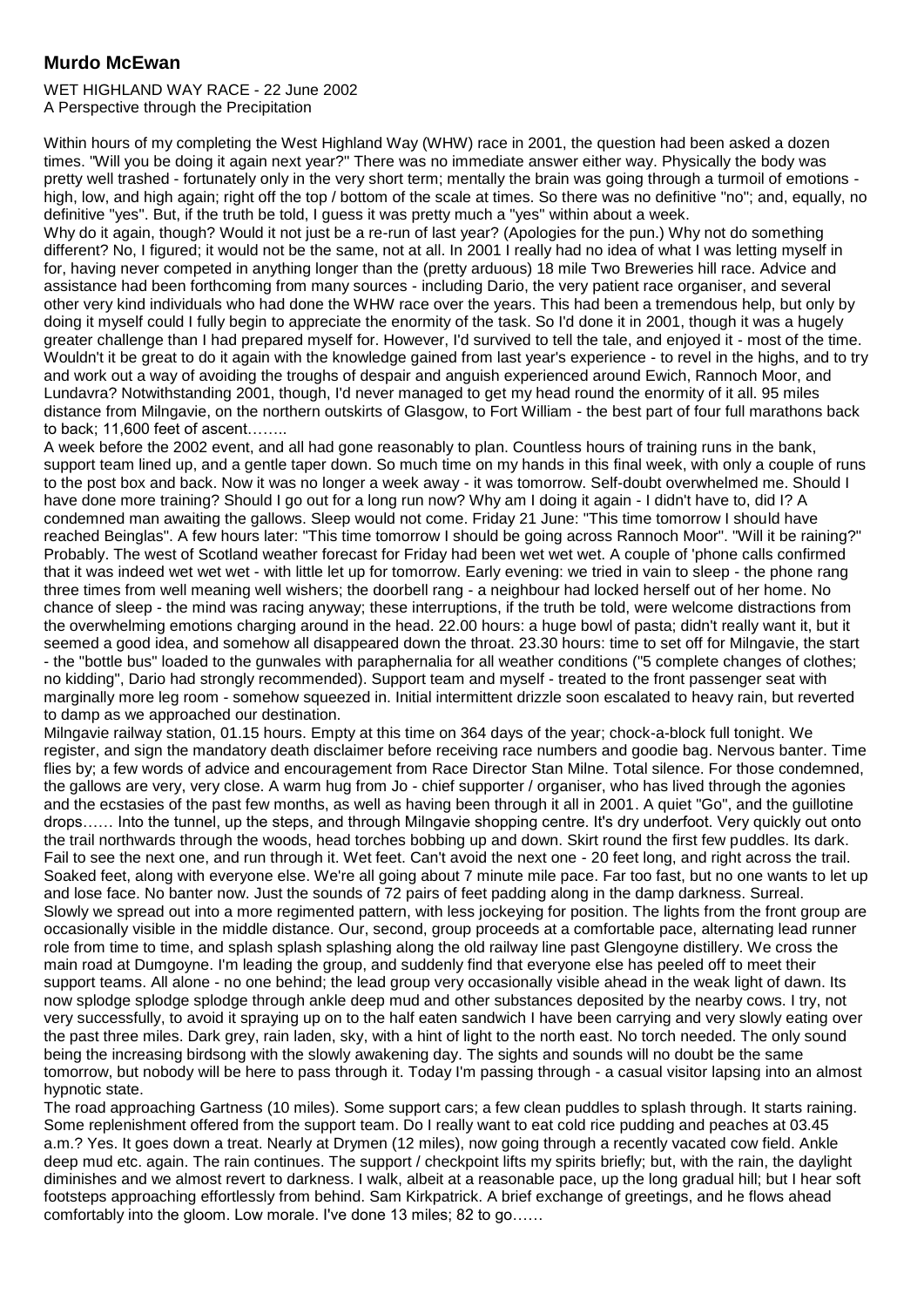But things change. Into Garadhban forest, where to walk is to be eaten alive by midges. I chose to run. Quite a few folk around now, mostly perked up by a bit of refuelling and the slowly emerging daylight. Out of the forest, and into improved daylight, looking across towards the lower slopes of Conic Hill. Three quarters of it is shrouded in mist maybe its better not to see what's in store….. Ankle deep mud again - but this time it is enhanced by sheep, not cattle. What variety I am enjoying! Down quickly to the bridge over the raging Burn of Mar, and obligatory walk up the steep steps on the far side. As we slowly ascend into the mist, people are lost from view. The temperature plummets. No sounds at all. Am I in a run? Am I in a race? What am I doing here? Weird. I slip and slide down the grass, which gives way to rock, which gives way to uneven steps, and a rapid descent to dozens of midge protected (wise) supporters, and dozens of midge unprotected (unwise) supporters at Balmaha (19 miles). Not an official checkpoint - more of a staging post before the joys of Loch Lomondside. A brief pause with my three supporters, who look like they've just emerged from a night shift at a leaking nuclear power station. Anti midge clothing does tend to make a certain fashion statement, which has not yet reached the catwalks of Milan, Paris or New York. Next year, maybe.

Loch Lomondside, and the water is as calm as a millpond. High grey cloud throughout, with the occasional cotton wool white cloud drifting around at lower altitude. Jorg Painsipp ahead, running on the shingle beach; he vaults - successfully - across a burn. Twenty yards behind, I pause. The shingle gives way to fine grit on either side of the water. I leap, successfully, across the water, but land in the grit - ankle deep; the shoes fill with very fine stones. Something new to think about. Over five miles to the next major pit stop at Rowardennan. Should I continue, and hope that the grit does not rub my feet to shreds; or should I stop and have a rinse out? Think…….. Decide……. Continue….. - so now it is scrunch scrunch scrunch; bit risky, but not unpleasant. Switchbacks, forests, a bit of road; three or four folk in sight. I trot into Rowardennan (27 miles) feeling pretty good, but with no idea where I am in the field. I ask fellow runner Don Lennox where he thinks we are. "Rowardennan", he replies. Thanks, Don, I know that - but I've no idea if I'm in 6th place or 56th place. It doesn't really matter; I'm pretty much on schedule, and can now get the grit out from between my toes.

Don, Guus Smit and I continue to make good progress towards Inversnaid - eating up the miles comfortably; quite glad to leave Rowardennan, midge capital of the universe. We chat away about Wim Eskamp, WHW record holder, and a good friend of Guus. Suddenly Inversnaid (34 miles) arrives - just like that. Sister / brother in law Mary / Roderick are here, bright and breezy, with a car boot full of goodies. Alongside are the Trossachs Search and Rescue Team, resplendent in full midge protection gear and bright orange overalls. Opportunity for a photo call, and some cheery banter. Coach tour party groups emerge from their overnight accommodation, and totter over towards their coaches probably heading for Fort William, just like us……. Well, kind of like us. Guus and I continue. His mind is totally focussed on a Pot Noodle stop he has lined up at Beinglas, 7 miles hence. I'm rather more focussed on the slippery boulders to be negotiated twixt here and there. Again the miles pass - a bit slower, but by no means uncomfortably; though I pass half a dozen or so who do not look so happy on this jumbled terrain.

Beinglas farm (41 miles). The midges, runners, and supporters are here in force. Adrian (Run & Become), clipboard in hand, Allan Douglas, John Donnelly, Dave Wallace. A party atmosphere…… almost. Someone asks if I am Murdo McEwan. "'fraid so", I respond. He - Sam - turns out to be a friend of my niece who is currently in Australia. Well, well, well! That gives me something else to think about. Off again, now with Allan Douglas; and just behind Dave Wallace with his distinctive walking run gait. I try to mimic it, not very elegantly or successfully. Dave has done the race nine times, so should know the least boggy route across the boggy bit ahead. He doesn't. Apparently it changes each year. Its very dark bog, enhanced by the onlooking cows, and very deep in places - but we do manage a route where it doesn't reach the knees. Carmyle Cottage, across the main road, and support runner Cissie joins me to stretch her legs over the hill to Ewich. Cissie is not so keen on cows, but she is soon resigned to her nice white trainers not being white for long. About 30 paces. We approach a stile surrounded by cows standing in their own deep proverbial; experience as a cattle rancher would be useful. They refuse to budge; we splodge through and past - our every move being watched impassively. What do they think about? I wonder. Aching quads, but no trough of despair, we descend to Ewich (49 miles). Allan and Dave both looking incredibly strong. I tag along with Dave - his "walk" and my "run" complementing each other for pace. We lament the fact that an event such as this gets such limited media coverage. In New Zealand it would be front page news. Why is the rest of the world so focussed on the football world cup and Wimbledon tennis when the West Highland Way race is in progress? One of life's imponderables. Splash through the clear river just before Tyndrum (53 miles), and we reach this milestone with relatively clean footwear. A welcome break allocated here, as the support team moves into action like a well oiled machine. Where did Les learn his massaging skills??? Ten yards away someone else looks very unhappy - the aggressive massaging to his legs bringing no relief to his ashen grimacing face. Dave and I continue, accompanied briefly by his 14 year old son. Up up up the gradual ascent to the watershed, the county of Argyll, and a completely new landscape stretching out far ahead for many miles. Ben Dorain - head in clouds beckons us on; it looks bigger every time I see it. A long long straight (and dry!) track to Bridge of Orchy. No one ahead; no one behind. Somehow I manage to keep running - well, I kid myself it's a run. At any rate it is more than a walk, and that's good enough. Nearly 100 km. travelled now, and approaching the start of the "Did Not Finish Drop Out Zone" though some will have dropped out far earlier. But at Bridge of Orchy I'm feeling fine - well, as fine as can be expected and wonder why the marshalls insist I carry an orange survival bag for the rest of the journey. Up up up over Mam Carraigh. The sun is out for the first time! Beinn Starav emerges into view to the west - the first summit not obscured by cloud and, as it transpires, the only summit not to be obscured by cloud over the whole route. Why on earth do I have to carry this survival bag? Meanwhile the first of about 1,600 Caledonian Challengers passes by, looking fresh as a daisy. The Challengers are running / walking - the ones at the front running; the others walking at varying speeds - on their 54 mile journey southwards from Fort William. Now a descent to Inveroran, and approach Victoria Bridge - no sign of anyone else coming the other way; that lead runner is miles ahead. The sun's still out; slight breeze; no midges; pleasantly warm. Pass Sam Kirkpatrick - he's walking, and reasonably happy; certainly not in Drop Out mode by any means.